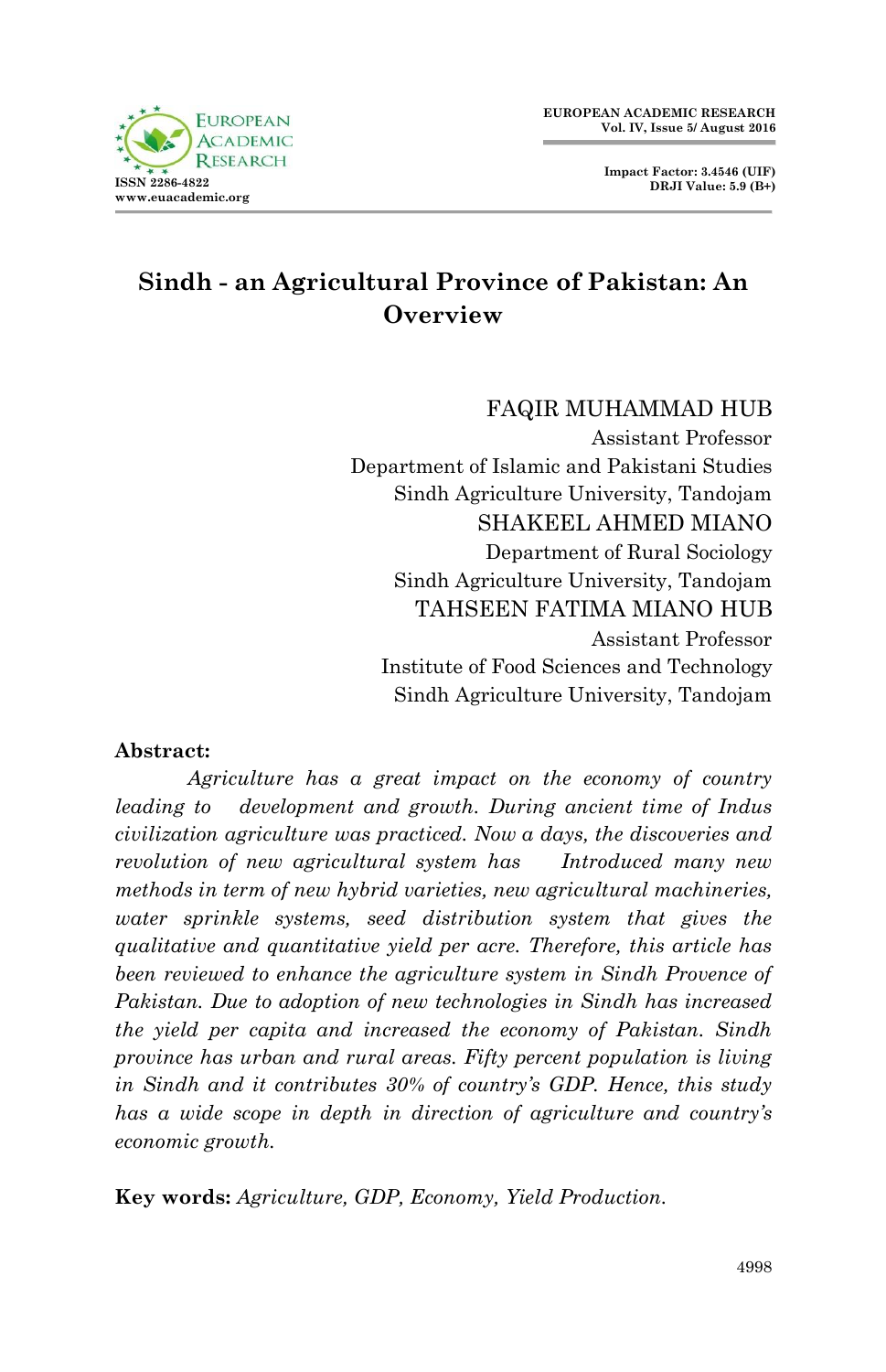## **1. INTRODUCTION:**

Agriculture is the occupation most of the people in Sindh. It contributes economy of Pakistan. It accounts for 30-32 percent of country's GDP in 2015, according to government statically estimates. The two thirds of the population are engaged in farming, directly support three-quarters of the province population, employ half the labor and contribute a large share of foreign exchange earnings. The major agricultural crops are Rice, wheat, and cotton seasonal fruits, vegetables, and sugarcane are also produced. Yield Per capita and productivity can be increased by the use of new and more efficient use of resources for better production mainly management of land and water canal systems.

In ancient time Indus valley has introduced the agriculture system at that time farmers were used to cultivate some of the cereals, grains wheat they used to hunter animals and gatherers. They are the animals on their land for getting milk, eggs, meat and different by products. The 50 per cent of the population of rural areas in Sindh lives below the poverty line, the farmers suffers from getting low per capita incomes. Due to unemployment and insufficient admittance to education cleanliness and wellbeing conveniences, an unhealthy atmosphere, and apprehensive contact to expected capital(Lashari, B and M.A. Mahesar 2012)**.**

## **1.1. Land of Sindh:**

Map of Sindh province shows urban and rural areas, some part is covered with dessert area and rivers. The land of Sindh has divided into large and small cities and villages. The Sindh province comprised area per hectare million is 1.15 and total area is 12.5 percent.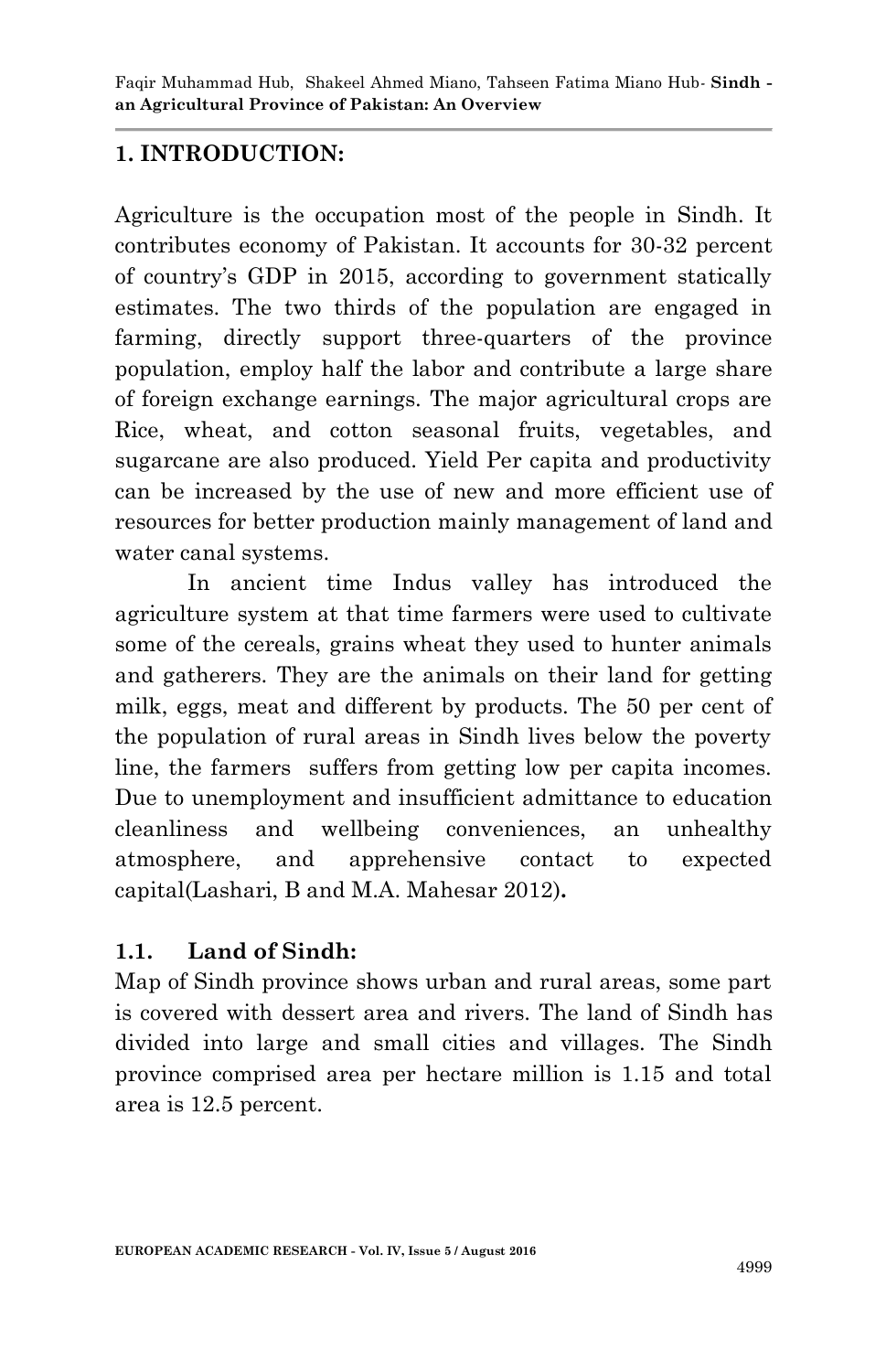Faqir Muhammad Hub, Shakeel Ahmed Miano, Tahseen Fatima Miano Hub*-* **Sindh an Agricultural Province of Pakistan: An Overview**



#### **1.2. Diet:**

A report has estimated that 36.3 % of the peoples in rural Sindh consumed less than 1,700 calories a day, at the same time as another 25 % consumed between more then 1,700 to 2,100 calories in a day. Rural farmers of Sindh are mainly dependent on agriculture, the people who lives in arid zones of rural sindh survive on animal rearing, and those peoples who lives along the coastal areas depends on fishing for their survivals. Due to the shortage of water in some cities of Sindh such as: Badin, Thatta, Mirpurkhas, Umerkot, Sanghar, Dadu affect the agriculture cultivation and crop production due to insufficient water that results low per capita production. Weather is also a big natural factor which directly affects crop damage.

#### **2. GOVERNMENT SERVICES:**

The government plays a crucial role for the well being of the poor people in rural cities who suffer from not getting proper public services. Peoples are free to get safe drinking water from water filtration plants. Government is also providing them trainings to take care of their health adopting sanitation facilities in daily life. This figure shows the demographic indicator of population in Sindh and their growth rate distribution.